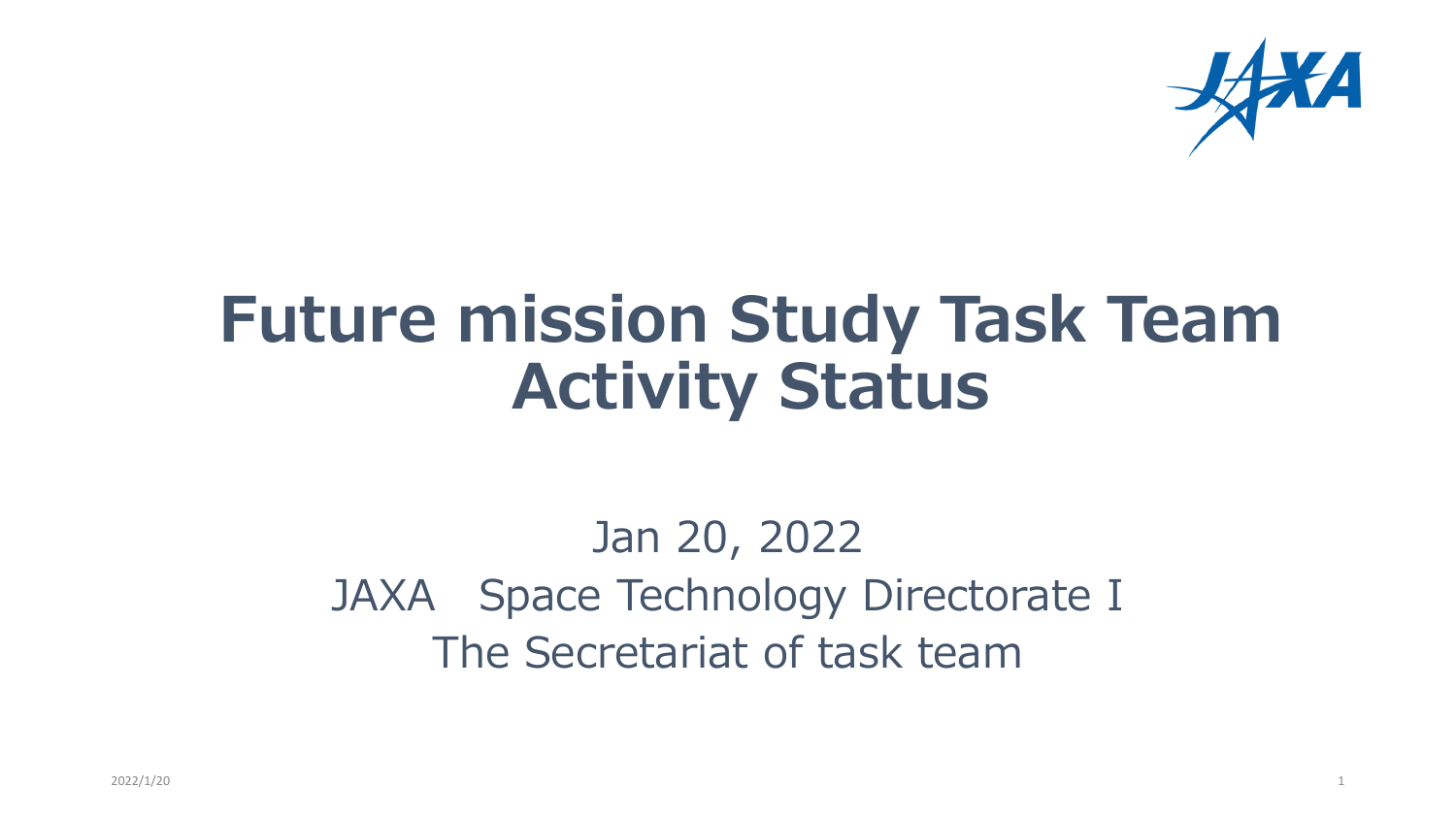

**1.Activities of the Scientific Advisory Committee on Earth Observation** will provide advice and recommendations on:

- $\bullet$  research activities with scientific point of view
- existing and future satellite missions
- collaboration with universities and research institutes
- **2. Working Groups**
- O Cross-disciplinary
	- Future Mission Study Task Team
- O Project Support • PMM WG
	- EarthCARE WG
	- **AMSR WG**

● SGLI WG

● DWL WG

● ALOS-3 F/O WG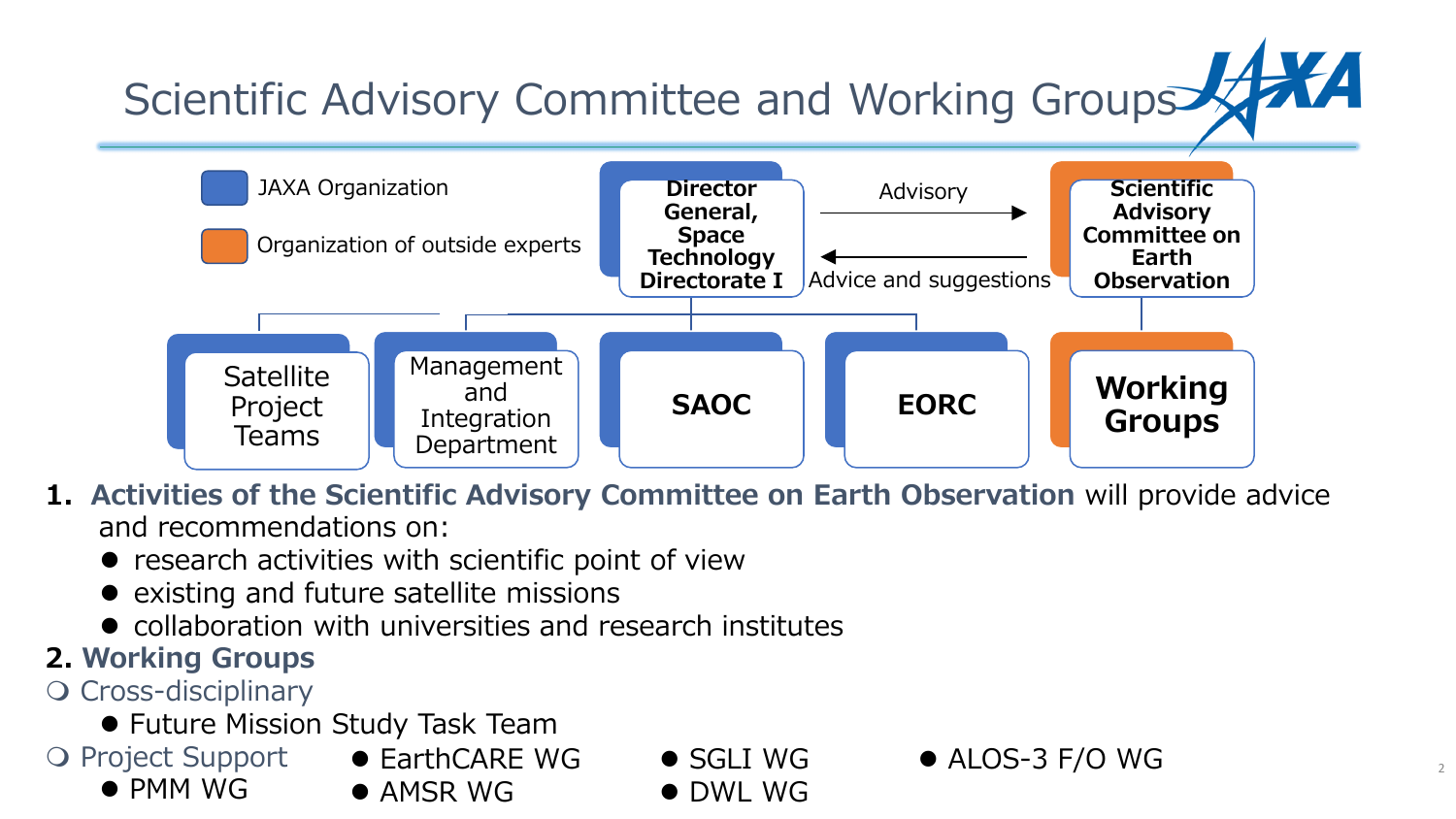# Future Mission Study Task Team (1/2)  $\frac{1}{2}$



| <b>Name</b>                | Organization   | <b>Note</b>                              |
|----------------------------|----------------|------------------------------------------|
| T. IWASAKI                 | Tohoku Univ.   | Chair                                    |
| Y. HONDA                   | Chiba Univ.    | SGLI WG Chair/TF rep.                    |
| H. MASUNAGA                | Nagoya Univ.   | <b>AMSR WG Chair</b>                     |
| A. TAKAHASHI               | Nagoya Univ.   | PMM WG Co-Chair (Future Mission)         |
| M. SATO                    | Univ. of Tokyo | <b>EarthCARE WG Chair</b>                |
| S. ROKUKAWA                | Univ. of Tokyo | TF rep.                                  |
| A. IWASAKI                 | Univ. of Tokyo | TF rep.                                  |
| M. TAKAYABU Univ. of Tokyo |                | Science Council rep./PMM WG Co-<br>Chair |
| N. EBUCHI                  | Hokkaido Univ. | Science Council rep.                     |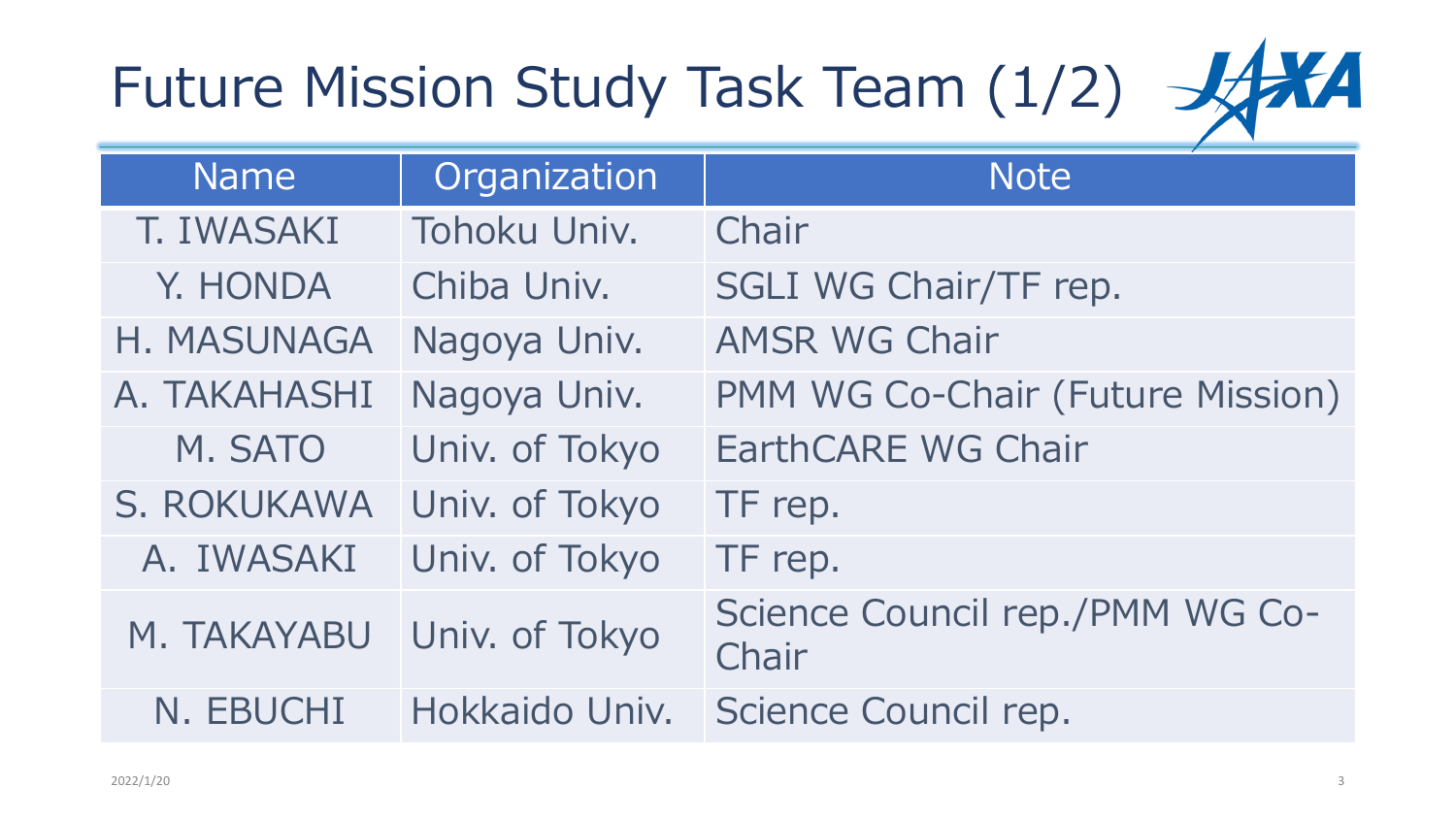# Future Mission Study Task Team (2/2)  $\frac{1}{2}$



| <b>Name</b>                 | Organization     | <b>Note</b>                 |
|-----------------------------|------------------|-----------------------------|
| T. YOKOTA                   | Toyo Univ.       | Atmospheric chemistry expt. |
| M. KAWAMIYA                 | <b>JAMSTEC</b>   | Earth system model expt.    |
| K. SUZUKI                   | Univ. of Tokyo   | Atmospheric model expt.     |
| M. HORI                     | Univ. of Toyama  | Snow and ice expt.          |
| K. NASAHARA                 | Univ. of Tsukuba | Ecosystem (land) expt.      |
| T. HIRAWAKE                 | Hokkaido Univ.   | Ecosystem (ocean) expt.     |
| K. YOSHIMURA Univ. of Tokyo |                  | Land hydrology expt.        |
| K. OKAMOTO                  | JMA/MRI          | <b>DWL WG Chair</b>         |
| M. HASHIZUME Univ. of Tokyo |                  | Public health expt.         |

(順不同、敬称略)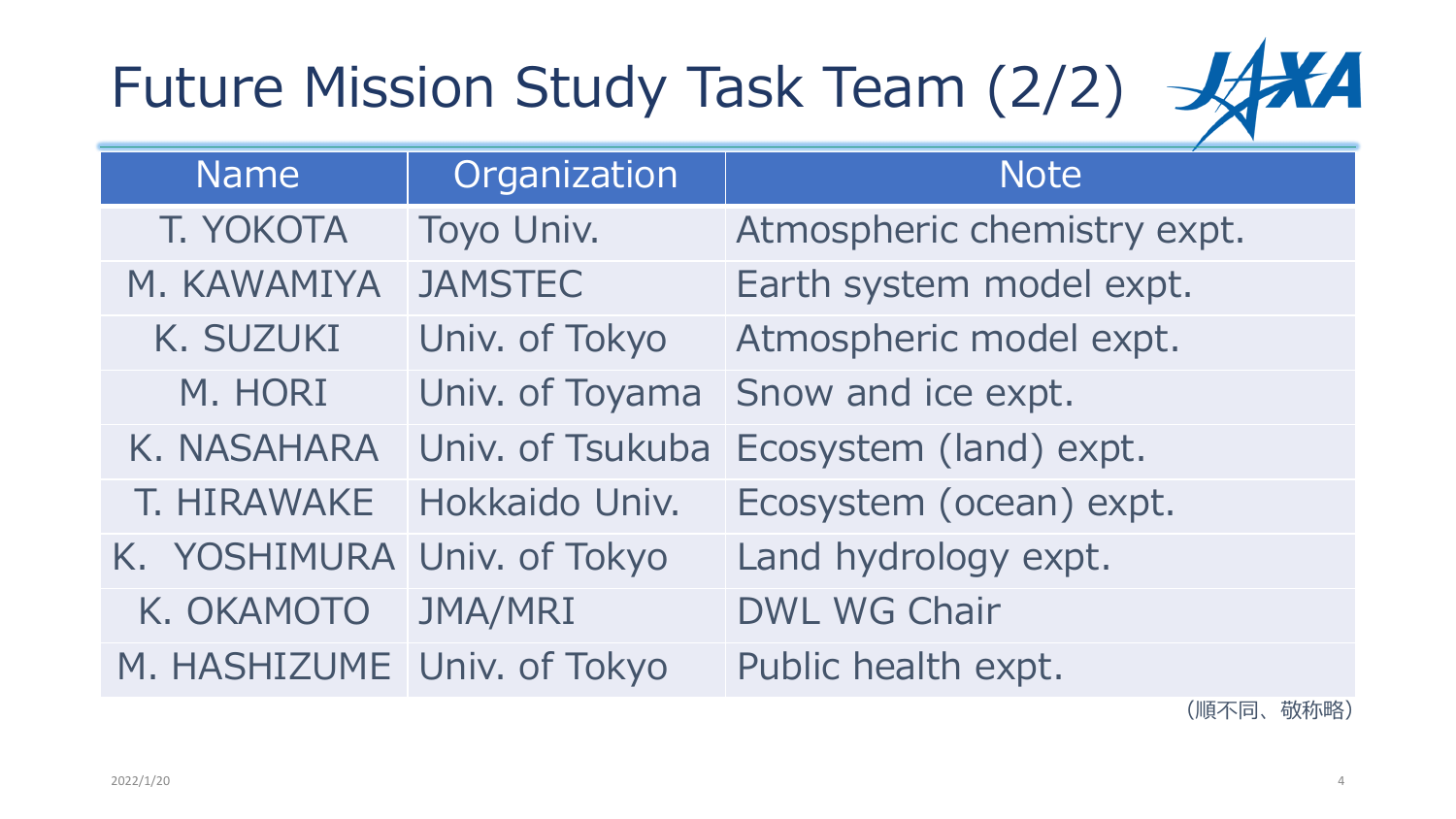

- O Based on the national policies including The Basic Plan on **Space Policy**, the Task Team summarizes JAXA's roles and draft plans of Earth observation satellites from a scientific and technological perspective, in order to use them as a reference to revise implementation plans as a mid-short term idea, and to promote them looking 20-30 years ahead, and then makes its recommendations to JAXA.
- The recommendations should be prepared with consideration for the consensus of the scientific communities to Earth observations using satellites, based on requests to the future Earth observation satellites from the **Science Council of Japan** and "**The Task Force on Future Space R&D System of the Subcommittee on Remote Sensing (TF)**", reviewing successors to existing missions in other working groups.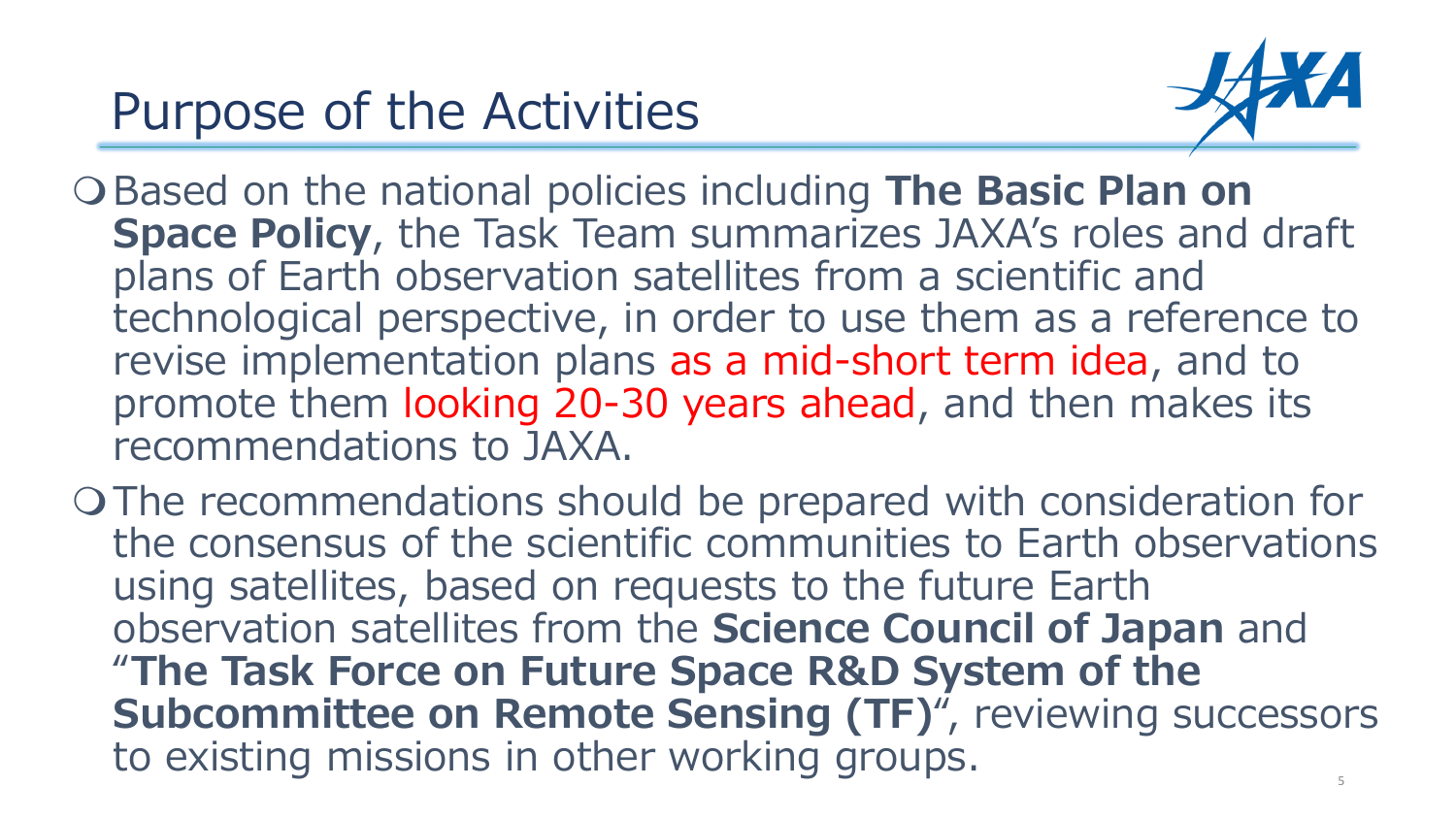### Procedure of discussion



- Discuss the desirable Earth observation and JAXA's role from a mid- to long- term perspective (20-30 years), including Earth science and implementation of its outcome, based on analysis and discussion made by Science Council of Japan and Task Force (TF) of Subcommittee on Remote Sensing.
	- In the latest "Basic Plan on Space Policy", Earth observation is defined as a measure "to contribute to strengthening of disaster risk management and national land security and combating global issues."
	- Topics about satellites in the operational or development phase will be discussed by the designated working group.
- Define objectives of scientific research and implementation of its outcome as well as converge the direction of technological feasibility by iteration between science community and JAXA's engineers.
- Compile a result of discussion about the following agenda into a report.
	- A) Political and social issues to contribute.
	- B) Scientific scenario including feasible applications of its outcome.
	- C) Strategy for realization in terms of data or physical quantity to observe, necessary satellite systems, role of satellite sensors.
	- D) Development of technology from perspective of 20-30 years ahead.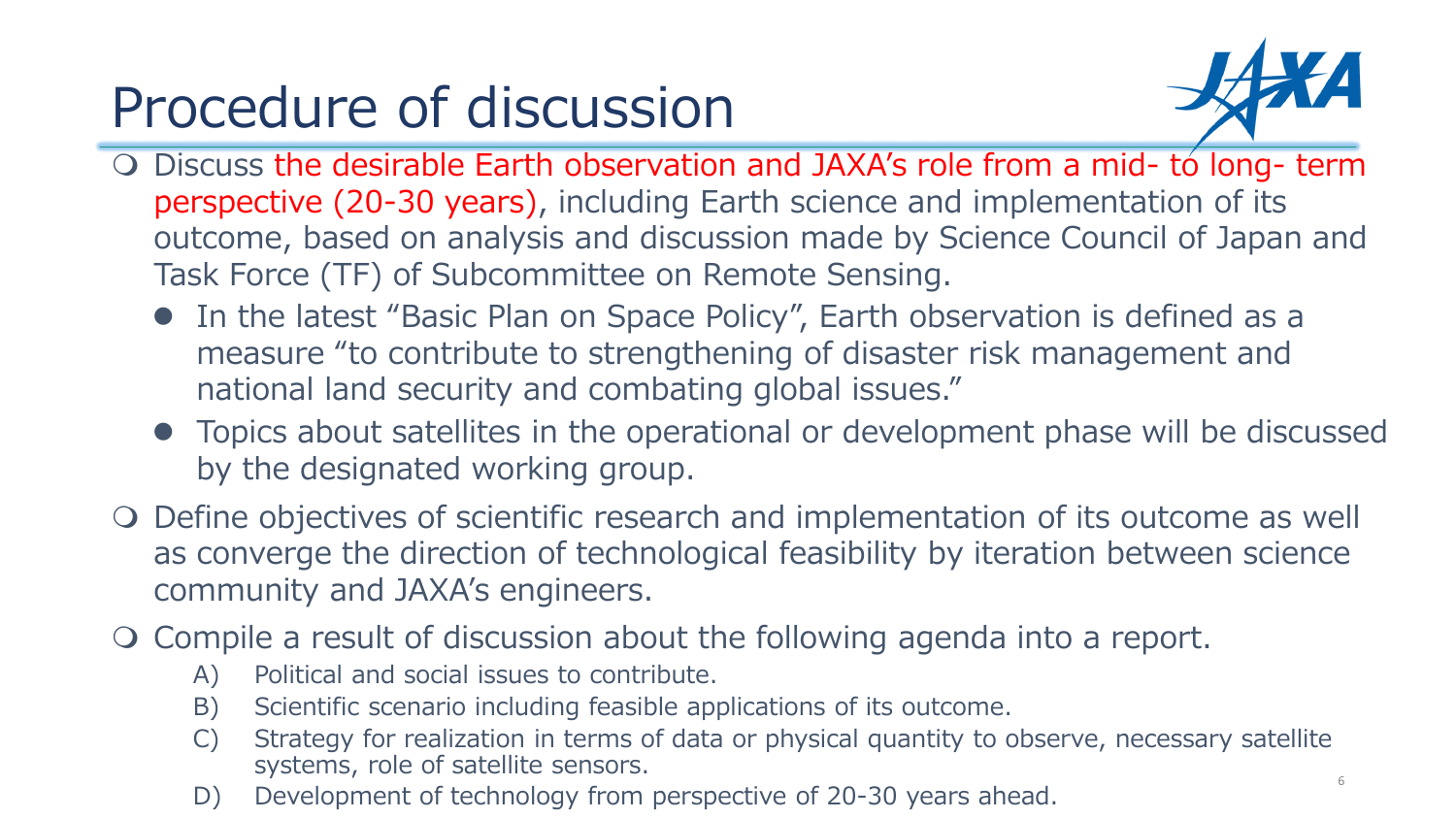### Earth observation program



- O To growth and maintain Earth observation systems and their services by national budget, establishment of **"Earth observation program"** is indispensable.
- Establishment of **"Earth observation program"** means to integrate individual Earth observation missions and achieve the objectives as a whole.
	- Consider a plan based on **linkage of individual missions**.
	- Identify the end users and consider a plan to create a sustainable **"ecosystem"** – a cycle of utilization by the end users and creation/feedback of new needs to JAXA.
	- **Define JAXA's role** in a whole picture including relationship with projects by ministries and business sectors.